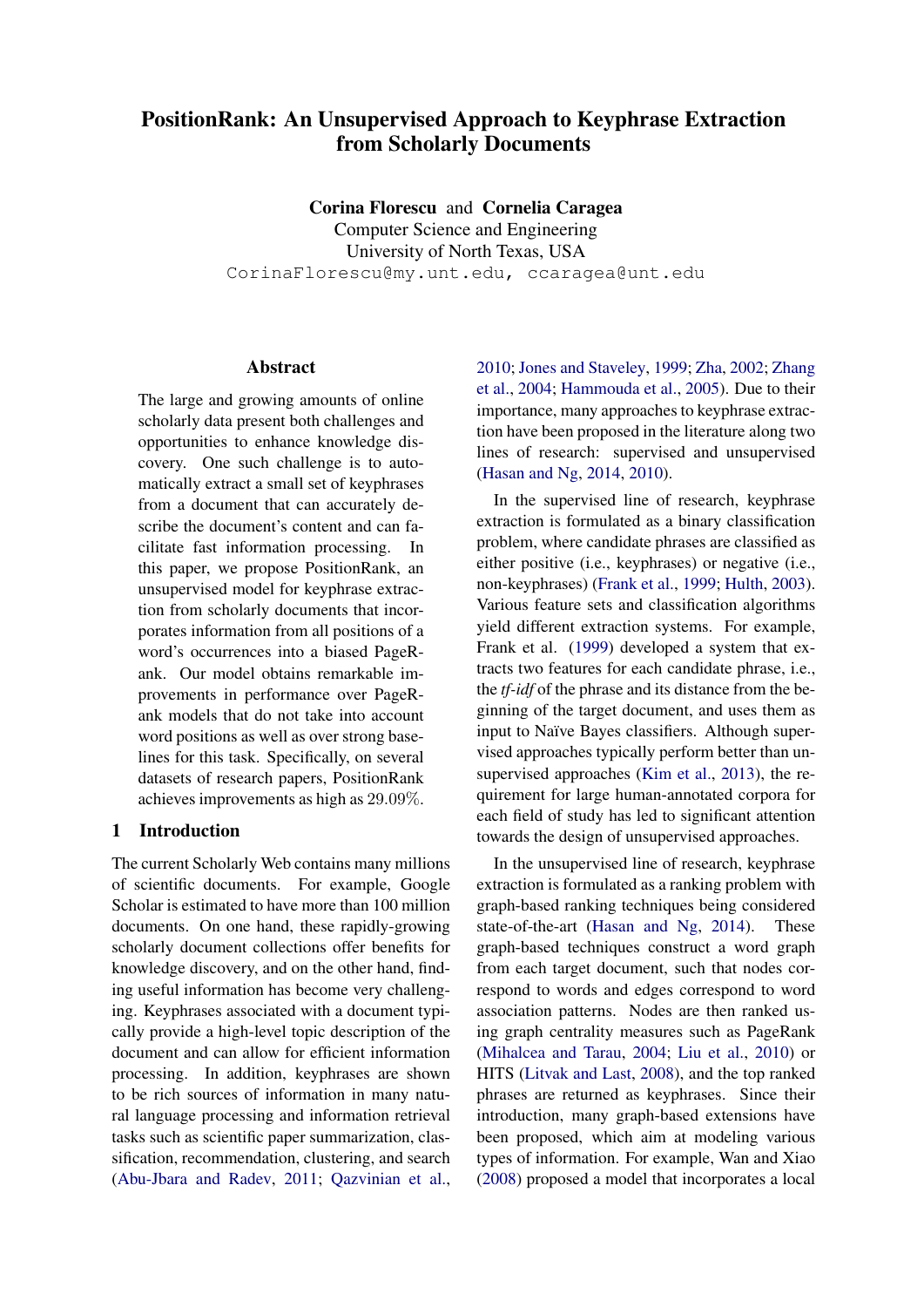<span id="page-1-0"></span>Factorizing Personalized Markov Chains for Next-Basket Recommendation by Steffen Rendle, Christoph Freudenthaler and Lars Schmidt-Thieme

Recommender systems are an important component of many websites. Two of the most popular approaches are based on matrix factorization (MF) and Markov chains (MC). MF methods learn the general taste of a user by factorizing the matrix over observed user-item preferences. [...] we present a method bringing both approaches together. Our method is based on personalized transition graphs over underlying Markov chains. [...] our factorized personalized MC (FPMC) model subsumes both a common Markov chain and the normal matrix factorization model. [...] we introduce an adaption of the Bayesian Personalized Ranking (BPR) framework for sequential basket data. [...]

Author-input keyphrases: *Basket Recommendation, Markov Chain, Matrix Factorization*

Figure 1: The title and abstract of a WWW paper by Rendle et al. (2010) and the author-input keyphrases for the paper. Red bold phrases represent the gold-standard keyphrases for the document.

neighborhood of the target document corresponding to its textually-similar documents, computed using the cosine similarity between the *tf-idf* vectors of documents. Liu et al. [\(2010\)](#page-10-4) assumed a mixture of topics over documents and proposed to use topic models to decompose these topics in order to select keyphrases from all major topics. Keyphrases are then ranked by aggregating the topic-specific scores obtained from several topicbiased PageRanks. We posit that other information can be leveraged that has the potential to improve unsupervised keyphrase extraction.

For example, in a scholarly domain, keyphrases generally occur on positions very close to the beginning of a document and occur frequently. Figure [1](#page-1-0) shows an anecdotal example illustrating this behavior using the 2010 best paper award winner in the World Wide Web conference. The author input keyphrases are marked with red bold in the figure. Notice in this example the high frequency of the keyphrase "Markov chain" that occurs very early in the document (even from its title). Hence, *can we design an effective unsupervised approach to keyphrase extraction by jointly exploiting words' position information and their frequency in documents?* We specifically address this question using *research papers* as a case study. The result of this extraction task will aid indexing of documents in digital libraries, and hence, will lead to improved organization, search, retrieval, and recommendation of scientific documents. The importance of keyphrase extraction from research papers is also emphasized by the SemEval Shared Tasks on this topic from  $2017<sup>1</sup>$  $2017<sup>1</sup>$  $2017<sup>1</sup>$  and  $2010$  [\(Kim](#page-9-8) [et al.,](#page-9-8) [2010\)](#page-9-8). Our contributions are as follows:

- We propose an unsupervised graph-based model, called PositionRank, that incorporates information from all positions of a word's occurrences into a biased PageRank to score keywords that are later used to score and rank keyphrases in research papers.
- We show that PositionRank that aggregates information from all positions of a word's occurrences performs better than a model that uses only the first position of a word.
- We experimentally evaluate PositionRank on three datasets of research papers and show statistically significant improvements over PageRank-based models that do not take into account word positions, as well as over strong baselines for keyphrase extraction.

The rest of the paper is organized as follows. We summarize related work in the next section. PositionRank is described in Section 3. We then present the datasets of research papers, and our experiments and results in Section 4. Finally, we conclude the paper in Section 5.

## 2 Related Work

Many supervised and unsupervised approaches to keyphrase extraction have been proposed in the literature [\(Hasan and Ng,](#page-9-2) [2014\)](#page-9-2).

Supervised approaches use annotated documents with "correct" keyphrases to train classifiers for discriminating keyphrases from nonkeyphrases for a document. KEA [\(Frank et al.,](#page-9-4) [1999\)](#page-9-4) and GenEx [\(Turney,](#page-10-6) [2000\)](#page-10-6) are two representative supervised approaches with the most important features being the frequency and the position of a phrase in a target document. Hulth

<span id="page-1-1"></span><sup>1</sup> http://alt.qcri.org/semeval2017/task10/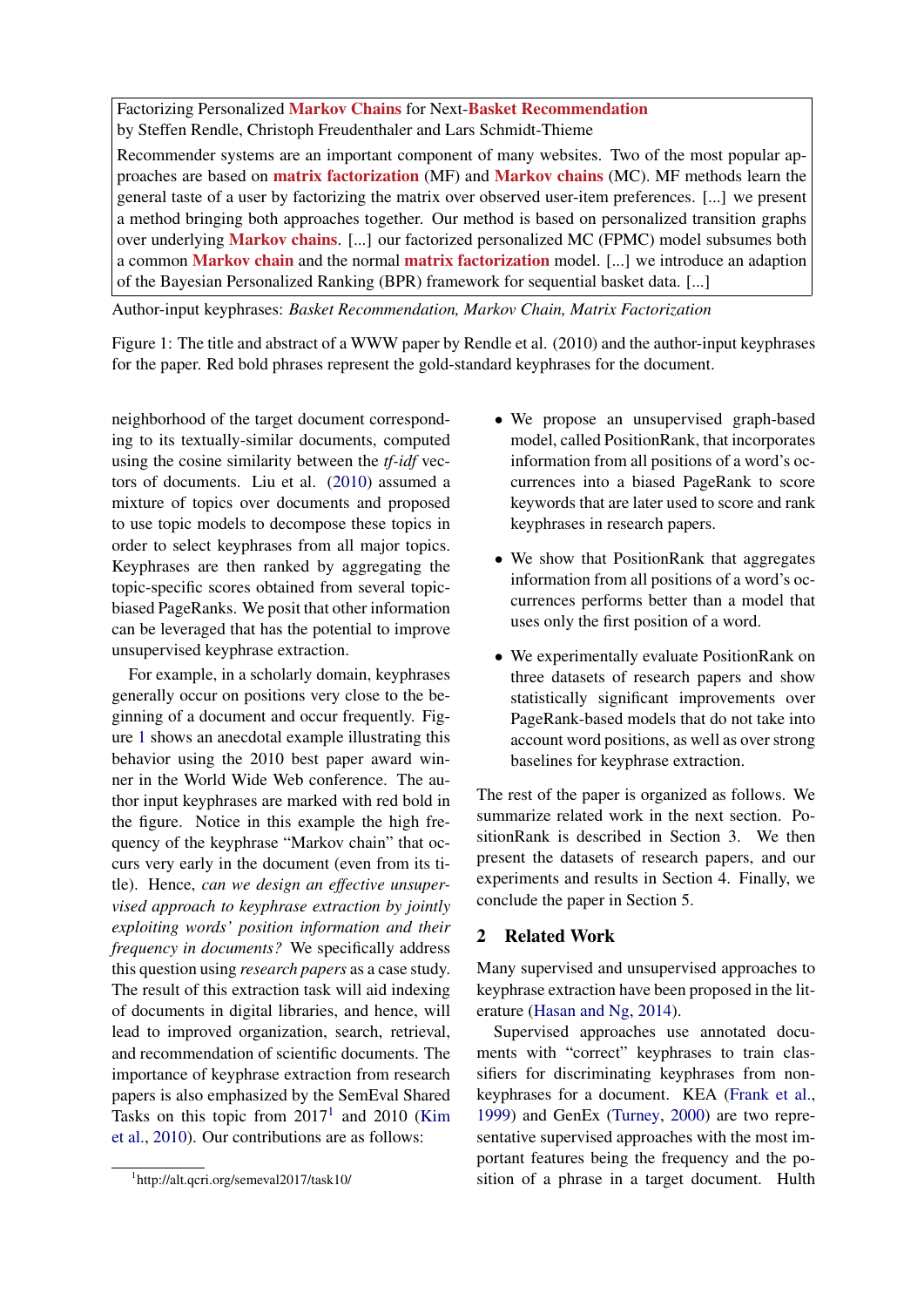[\(2003\)](#page-9-5) used a combination of lexical and syntactic features such as the collection frequency and the part-of-speech tag of a phrase in conjunction with a bagging technique. Nguyen and Kan [\(2007\)](#page-10-7) extended KEA to include features such as the distribution of candidate phrases in different sections of a research paper, and the acronym status of a phrase. In a different work, Medelyan et al. [\(2009\)](#page-10-8) extended KEA to integrate information from Wikipedia. Lopez and Romary [\(2010\)](#page-10-9) used bagged decision trees learned from a combination of features including structural features (e.g., the presence of a phrase in particular sections of a document) and lexical features (e.g., the presence of a candidate phrase in WordNet or Wikipedia). Chuang et al. [\(2012\)](#page-9-9) proposed a model that incorporates a set of statistical and linguistic features (e.g., *tf-idf*, BM25, part-of-speech filters) for identifying descriptive terms in a text. Caragea et al. [\(2014a\)](#page-9-10) designed features based on information available in a document network (such as a citation network) and used them with traditional features in a supervised framework.

In unsupervised approaches, various measures such as *tf-idf* and topic proportions are used to score words, which are later aggregated to obtain scores for phrases [\(Barker and Cornacchia,](#page-9-11) [2000;](#page-9-11) [Zhang et al.,](#page-10-10) [2007;](#page-10-10) [Liu et al.,](#page-10-11) [2009\)](#page-10-11). The ranking based on *tf-idf* has been shown to work well in practice [\(Hasan and Ng,](#page-9-2) [2014,](#page-9-2) [2010\)](#page-9-3), despite its simplicity. Graph-based ranking methods and centrality measures are considered stateof-the-art for unsupervised keyphrase extraction. Mihalcea and Tarau [\(2004\)](#page-10-3) proposed TextRank for scoring keyphrases by applying PageRank on a word graph built from adjacent words within a document. Wan and Xiao [\(2008\)](#page-10-5) extended TextRank to SingleRank by adding weighted edges between words that co-occur in a window of variable size  $w > 2$ . Textually-similar neighboring documents are included in ExpandRank [\(Wan and](#page-10-5) [Xiao,](#page-10-5) [2008\)](#page-10-5) to compute more accurate word cooccurrence information. Gollapalli and Caragea [\(2014\)](#page-9-12) extended ExpandRank to integrate information from citation networks where papers cite one another.

[Lahiri et al.](#page-9-13) [\(2014\)](#page-9-13) extracted keyphrases from documents using various centrality measures such as node degree, clustering coefficient and closeness. Martinez-Romo et al. [\(2016\)](#page-10-12) used information from WordNet to enrich the semantic relationships between the words in the graph.

Several unsupervised approaches leverage word clustering techniques such as first grouping candidate words into topics and then, extracting one representative keyphrase from each topic [\(Liu](#page-10-11) [et al.,](#page-10-11) [2009;](#page-10-11) [Bougouin et al.,](#page-9-14) [2013\)](#page-9-14). Liu et al. [\(2010\)](#page-10-4) extended topic-biased PageRank [\(Haveli](#page-9-15)[wala,](#page-9-15) [2003\)](#page-9-15) to kephrase extraction. In particular, they decomposed a document into multiple topics, using topic models, and applied a separate topicbiased PageRank for each topic. The PageRank scores from each topic were then combined into a single score, using as weights the topic proportions returned by topic models for the document.

The best performing keyphrase extraction system in SemEval 2010 [\(El-Beltagy and Rafea,](#page-9-16) [2010\)](#page-9-16) used statistical observations such as term frequencies to filter out phrases that are unlikely to be keyphrases. More precisely, thresholding on the frequency of phrases is applied, where the thresholds are estimated from the data. The candidate phrases are then ranked using the *tf-idf* model in conjunction with a boosting factor which aims at reducing the bias towards single word terms. Danesh et al. [\(2015\)](#page-9-17) computed an initial weight for each phrase based on a combination of statistical heuristics such as the *tf-idf* score and the first position of a phrase in a document. Phrases and their initial weights are then incorporated into a graph-based algorithm which produces the final ranking of keyphrase candidates. Le et al. [\(2016\)](#page-9-18) showed that the extraction of keyphrases from a document can benefit from considering candidate phrases with part of speech tags other than nouns or adjectives. Adar and Datta [\(2015\)](#page-9-19) extracted keyphrases by mining abbreviations from scientific literature and built a semantically hierarchical keyphrase database. Word embedding vectors were also employed to measure the relatedness between words in graph based models [\(Wang et al.,](#page-10-13) [2014\)](#page-10-13). Many of the above approaches, both supervised and unsupervised, are compared and analyzed in the ACL survey on keyphrase extraction by Hasan and Ng [\(2014\)](#page-9-2).

In contrast to the above approaches, we propose PositionRank, aimed at capturing both highly frequent words or phrases and their position in a document. Despite that the *relative position* of a word in a document is shown to be a very effective feature in supervised keyphrase extraction [\(Hulth,](#page-9-5) [2003;](#page-9-5) [Zhang et al.,](#page-10-10) [2007\)](#page-10-10), to our knowledge, the position information has not been used before in unsupervised methods. The strong contribution of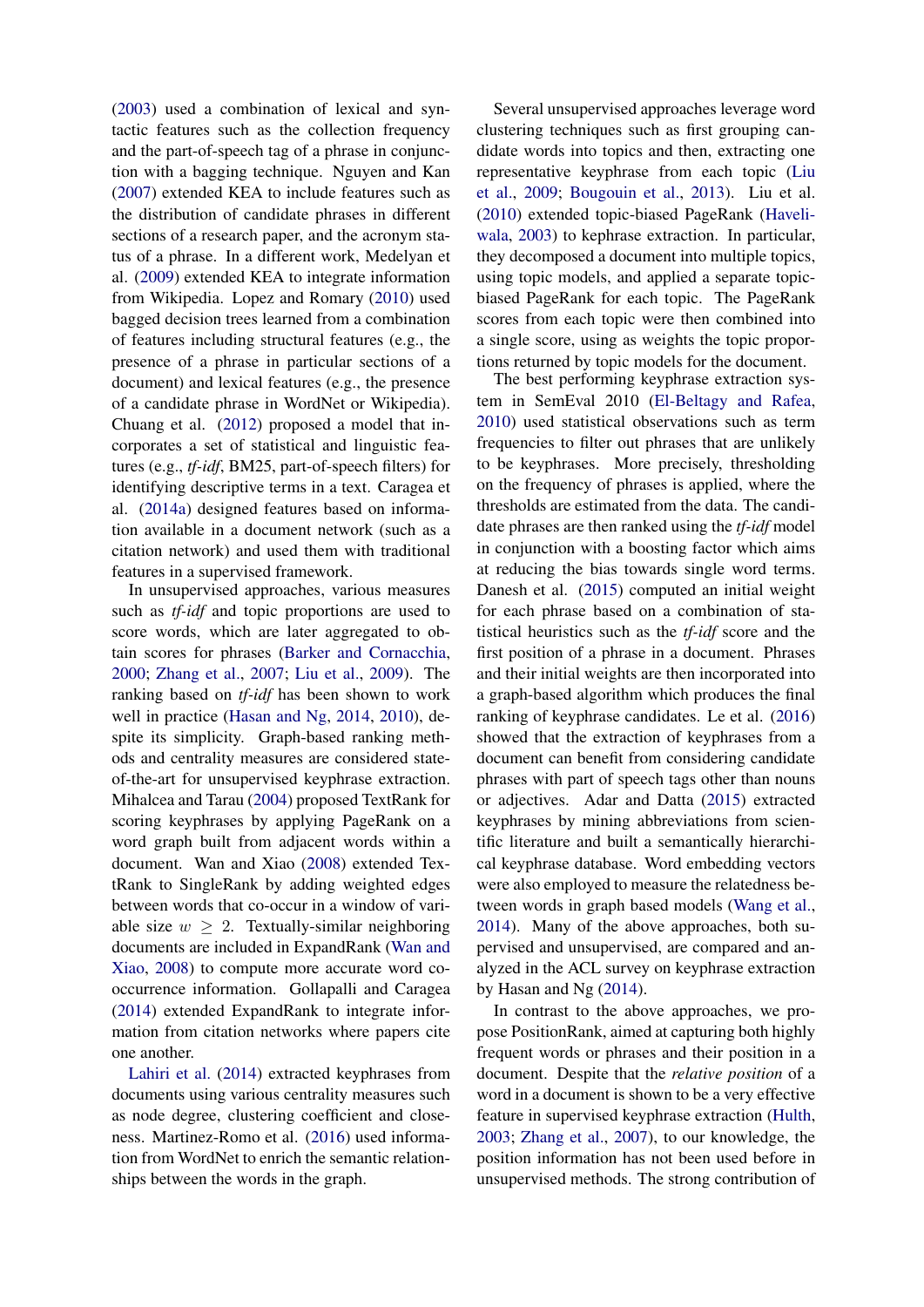this paper is the design of a position-biased PageRank model that successfully incorporates all positions of a word's occurrences, which is different from supervised models that use only the first position of a word. Our model assigns higher probabilities to words found early on in a document instead of using a uniform distribution over words.

## 3 Proposed Model

In this section, we describe PositionRank, our fully unsupervised, graph-based model, that simultaneously incorporates the position of words and their frequency in a document to compute a biased PageRank score for each candidate word. Graph-based ranking algorithms such as PageRank [\(Page et al.,](#page-10-14) [1998\)](#page-10-14) measure the importance of a vertex within a graph by taking into account global information computed recursively from the entire graph. For each word, we compute a weight by aggregating information from all positions of the word's occurrences. This weight is then incorporated into a biased PageRank algorithm in order to assign a different "preference" to each word.

#### 3.1 PositionRank

The PositionRank algorithm involves three essential steps: (1) the graph construction at word level; (2) the design of Position-Biased PageRank; and (3) the formation of candidate phrases. These steps are detailed below.

#### 3.1.1 Graph Construction

Let  $d$  be a target document for extracting keyphrases. We first apply the part-of-speech filter using the NLP Stanford toolkit and then select as candidate words only nouns and adjectives, similar to previous works [\(Mihalcea and Tarau,](#page-10-3) [2004;](#page-10-3) [Wan and Xiao,](#page-10-5) [2008\)](#page-10-5). We build a word graph  $G = (V, E)$  for d such that each unique word that passes the part-of-speech filter corresponds to a node in G. Two nodes  $v_i$  and  $v_j$  are connected by an edge  $(v_i, v_j) \in E$  if the words corresponding to these nodes co-occur within a window of w contiguous tokens in the content of *d*. The weight of an edge  $(v_i, v_j) \in E$  is computed based on the co-occurrence count of the two words within a window of  $w$  successive tokens in  $d$ . Note that the graph can be constructed both directed and undirected. However, Mihalcea and Tarau [\(2004\)](#page-10-3) showed that the type of graph used to represent the text does not significantly influence the performance of keyphrase extraction. Hence, in this work, we build undirected graphs.

## 3.1.2 Position-Biased PageRank

Formally, let G be an undirected graph constructed as above and let M be its adjacency matrix. An element  $m_{ij} \in M$  is set to the weight of edge  $(v_i, v_j)$  if there exist an edge between nodes  $v_i$ and  $v_j$ , and is set to 0 otherwise. The PageRank score of a node  $v_i$  is recursively computed by summing the normalized scores of nodes  $v_j$ , which are linked to  $v_i$  (as explained below).

Let S denote the vector of PageRank scores, for all  $v_i \in V$ . The initial values of S are set to  $\frac{1}{|V|}$ . The PageRank score of each node at step  $t+1$ , can then be computed recursively using:

<span id="page-3-0"></span>
$$
S(t+1) = \widetilde{M} \cdot S(t) \tag{1}
$$

where  $\widetilde{M}$  is the normalized form of matrix M with  $\widetilde{m_{ij}} \in M$  defined as:

$$
\widetilde{m_{ij}} = \begin{cases} m_{ij} / \sum_{j=1}^{|V|} m_{ij} & \text{if } \sum_{j=1}^{|V|} m_{ij} \neq 0\\ 0 & \text{otherwise} \end{cases}
$$

The PageRank computation can be seen as a Markov Chain process in which nodes represent states and the links between them are the transitions. By recursively applying Eq. [\(1\)](#page-3-0), we obtain the principal eigenvector, which represents the stationary probability distribution of each state, in our case of each node [\(Manning et al.,](#page-10-15) [2008\)](#page-10-15).

To ensure that the PageRank (or the random walk) does not get stuck into cycles of the graph, a damping factor  $\alpha$  is added to allow the "teleport" operation to another node in the graph. Hence, the computation of S becomes:

<span id="page-3-1"></span>
$$
S = \alpha \cdot \widetilde{M} \cdot S + (1 - \alpha) \cdot \widetilde{p}
$$
 (2)

where S is the principal eigenvector and  $\tilde{p}$  is a vector of length |V| with all elements  $\frac{1}{|V|}$ . The vector  $\widetilde{p}$  indicates that, being in a node  $v_i$ , the random<br>wells can jump to any other node in the graph with walk can jump to any other node in the graph with equal probability.

By biasing  $\tilde{p}$ , the random walk would prefer nodes that have higher probability in the graph [\(Haveliwala,](#page-9-15) [2003\)](#page-9-15).

The idea of PositionRank is to assign larger weights (or probabilities) to words that are found early in a document and are frequent. Specifically, we want to assign a higher probability to a word found on the  $2^{nd}$  position as compared to a word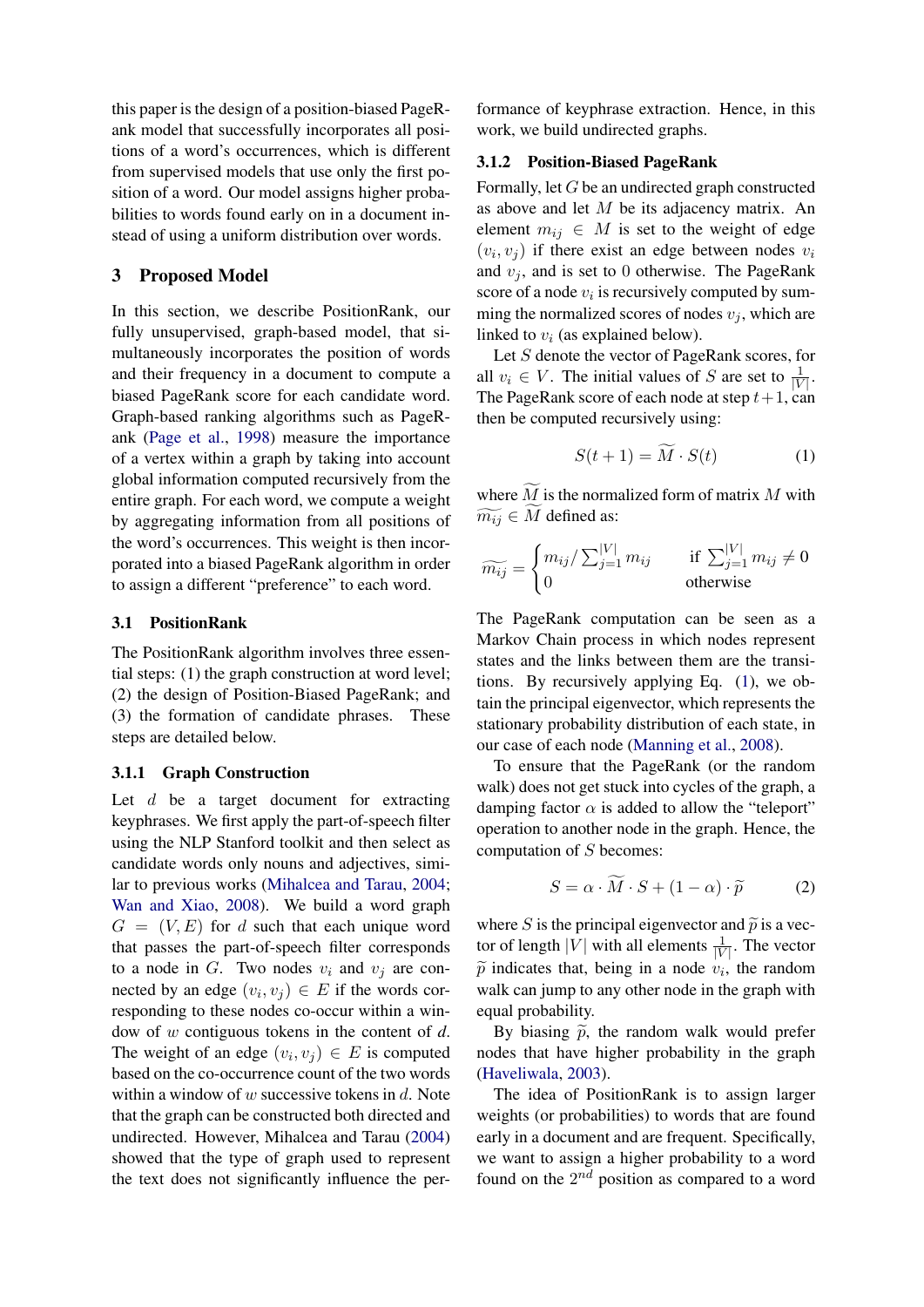found on the  $50<sup>th</sup>$  position in the same document. We weigh each candidate word with its inverse position in the document before any filters are applied. If the same word appears multiple times in the target document, then we sum all its position weights. For example, if a word is found on the following positions:  $2^{nd}$ ,  $5^{th}$  and  $10^{th}$ , its weight is:  $\frac{1}{2} + \frac{1}{5} + \frac{1}{10} = \frac{4}{5} = 0.8$ . Summing up the position weights for a given word aims to grant more confidence to frequently occurring words by taking into account the position weight of each occurrence. Then, the vector  $\tilde{p}$  is set to the normalized weights for each candidate word as follows:

$$
\widetilde{p} = \left[\frac{p_1}{p_1 + p_2 + \dots + p_{|V|}}, \frac{p_2}{p_1 + p_2 + \dots + p_{|V|}}, \dots, \frac{p_{|V|}}{p_1 + p_2 + \dots + p_{|V|}}\right]
$$

The PageRank score of a vertex  $v_i$ , i.e.,  $S(v_i)$ , can be obtained in an algebraic way by recursively computing the following equation:

$$
S(v_i) = (1 - \alpha) \cdot \widetilde{p_i} + \alpha \cdot \sum_{v_j \in Adj(v_i)} \frac{w_{ji}}{O(v_j)} S(v_j)
$$

where  $O(v_j) = \sum_{v_k \in Adj(v_j)} w_{jk}$  and  $\widetilde{p}_i$  is the words to provide the vector  $\widetilde{\mathfrak{g}}$  for vertex  $v_i$ . weight found in the vector  $\tilde{p}$  for vertex  $v_i$ .<br>In our avacciments, the words' BaseBan

In our experiments, the words' PageRank scores are recursively computed until the difference between two consecutive iterations is less than 0.001 or a number of 100 iterations is reached.

#### 3.1.3 Forming Candidate Phrases

Candidate words that have contiguous positions in a document are concatenated into phrases. We consider noun phrases that match the regular expression (adjective)\*(noun)+, of length up to three, (i.e., unigrams, bigrams, and trigrams).

Finally, phrases are scored by using the sum of scores of individual words that comprise the phrase [\(Wan and Xiao,](#page-10-5) [2008\)](#page-10-5). The top-scoring phrases are output as predictions (i.e., the predicted keyphrases for the document).

#### 4 Experiments and Results

### 4.1 Datasets and Evaluation Metrics

In order to evaluate the performance of PositionRank, we carried out experiments on three datasets. The first and second datasets were made available by Gollapalli and Caragea  $(2014).<sup>2</sup>$  $(2014).<sup>2</sup>$  $(2014).<sup>2</sup>$  $(2014).<sup>2</sup>$ These datasets are compiled from the CiteSeerX digital library [\(Giles et al.,](#page-9-20) [1998\)](#page-9-20) and consist of keyphrases. research papers from the ACM Conference on Knowledge Discovery and Data Mining (KDD) and the World Wide Web Conference (WWW). The third dataset was made available by Nguyen and Kan [\(2007\)](#page-10-7) and consist of research papers from various disciplines. In experiments, we use the title and abstract of each paper to extract keyphrases. The author-input keyphrases are used as gold-standard for evaluation. All three datasets are summarized in Table [1,](#page-5-0) which shows the number of papers in each dataset, the total number of keyphrases (Kp), the average number of keyphrases per document (AvgKp), and a brief insight into the length and number of available

Evaluation Metrics. We use mean reciprocal rank (MRR) curves to illustrate our experimental findings. MRR gives the averaged ranking of the first correct prediction and is defined as:

$$
MRR = \frac{1}{|D|} \sum_{d \in D} \frac{1}{r_d}
$$

where *D* is the collection of documents and  $r_d$ is the rank at which the first correct keyphrase of document *d* was found. We also summarize the results in terms of Precision, Recall, and F1 score in a table to contrast PositionRank with previous models since these metrics are widely used in previous works [\(Hulth,](#page-9-5) [2003;](#page-9-5) [Wan and Xiao,](#page-10-5) [2008;](#page-10-5) [Mihalcea and Tarau,](#page-10-3) [2004;](#page-10-3) [Hasan and Ng,](#page-9-2) [2014\)](#page-9-2). To compute "performance  $@k"$  (such as MRR $@k$ ), we examine the top- $k$  predictions (with k ranging from 1 to 10). We use *average* k to refer to the average number of keyphrases for a particular dataset as listed in Table [1.](#page-5-0) For example, *average*  $k = 5$  for the WWW dataset. For comparison purposes, we used Porter Stemmer to reduce both predicted and gold keyphrases to a base form.

### 4.2 Results and Discussion

Our experiments are organized around several questions, which are discussed below.

*How sensitive is PositionRank to its parameters?* One parameter of our model that can influence its performance is the window size  $w$ , which determines how edges are added between candidate words in the graph. We experimented with values of  $w$  ranging from 2 to 10 in steps of 1 and chose several configurations for illustration. Figure [2](#page-5-1) shows the MRR curves of PositionRank for different values of  $w$ , on all three datasets. As can be seen from the figure, the performance of our model does not change significantly as  $w$  changes.

<span id="page-4-0"></span><sup>2</sup> http://www.cse.unt.edu/∼ccaragea/keyphrases.html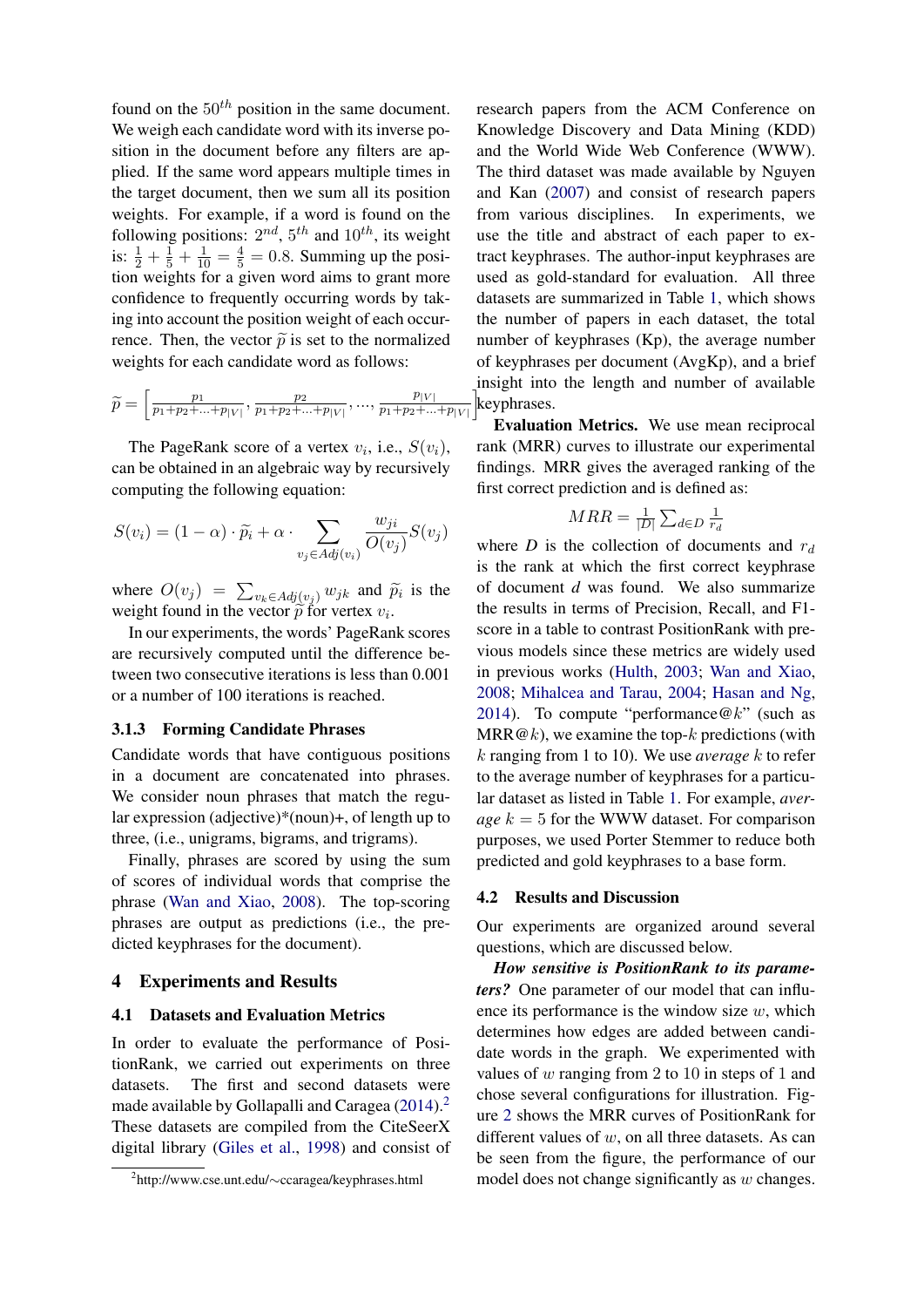<span id="page-5-0"></span>

|            |      |                               |      |      |      |     | Dataset    #Docs    Kp    AvgKp    unigrams    bigrams    trigrams    n-grams $(n \ge 4)$ |
|------------|------|-------------------------------|------|------|------|-----|-------------------------------------------------------------------------------------------|
| <b>KDD</b> |      | 834    3093                   | 3.70 | 810  | 770  |     |                                                                                           |
| <b>WWW</b> | 1350 | 6405                          | 4.74 | 2254 | 3139 | 931 |                                                                                           |
| Nguyen     |      | $211 \parallel 882 \parallel$ | 4.18 | 260  | 457  |     |                                                                                           |

Table 1: A summary of our datasets.

<span id="page-5-1"></span>

Figure 2: MRR curves for PositionRank that uses different values for the window size.

In addition to the window size, our model has one more parameter, i.e., the damping factor  $\alpha$ . In order to understand its influence on the performance of PositionRank, we experimented with several values of  $\alpha$ , e.g., 0.75, 0.8, 0.85, 0.9, and did not find significant differences in the performance of PositionRank (results not shown due to highly overlapping curves). Hence, in Equation [2,](#page-3-1) we set  $\alpha = 0.85$  as in [\(Haveliwala,](#page-9-15) [2003\)](#page-9-15).

*What is the impact of aggregating information from all positions of a word over using a word's first position only?* In this experiment, we analyze the influence that position-weighted frequent words in a document would have on the performance of PositionRank. Specifically, we compare the performance of the model that aggregates information from all positions of a word's occurrences, referred as PositionRank - *full model* with that of the model that uses only the first position of a word, referred as PositionRank - *fp*. In the example from the previous section, a word occurring on positions  $2^{nd}$ ,  $5^{th}$ , and  $10^{th}$  will have a weight of  $\frac{1}{2} + \frac{1}{5} + \frac{1}{10} = \frac{4}{5} = 0.8$  in the *full model*, and a weight of  $\frac{1}{2} = 0.5$  in the *first position* (*fp*) model. Note that the weights of words are normalized before they are used in the biased PageRank.

Figure [3](#page-6-0) shows the results of this experiment in terms of MRR for the top  $k$  predicted keyphrases, with  $k$  from 1 to 10, for all datasets, KDD, WWW, and Nguyen. As we can see from the figure, the performance of PositionRank - *full model* consistently outperforms its counterpart that uses the *first position* only, on all datasets. We can conclude from this experiment that aggregating information from all occurrences of a word acts as an important component in PositionRank. Hence, we use PositionRank - *full model* for further comparisons.

*How well does position information aid in unsupervised keyphrase extraction from research papers?* In this experiment, we compare our position-biased PageRank model (PositionRank) with two PageRank-based models, TextRank and SingleRank, that do not make use of the position information. In TextRank, an undirected graph is built for each target paper, so that nodes correspond to words and edges are drawn between two words that occur next to each other in text, i.e., the window size  $w$  is 2. SingleRank extends TextRank by adding edges between two words that co-occur in a window of  $w \geq 2$  contiguous words in text.

Figure [4](#page-6-1) shows the MRR curves comparing PositionRank with TextRank and SingleRank. As can be seen from the figure, PositionRank substantially outperforms both TextRank and SingleRank on all three datasets, illustrating that the words' positions contain significant hints that aid the keyphrase extraction task. PositionRank can successfully harness this information in an unsupervised setting to obtain good improvements in the extraction performance. For example, PositionRank that uses information from all positions of a word's occurrences yields improvements in MRR@average k of 17.46% for KDD, 20.18% for WWW, and 17.03% for Nguyen over SingleRank.

*How does PositionRank compare with other existing state-of-the-art methods?* In Figure [5,](#page-7-0) we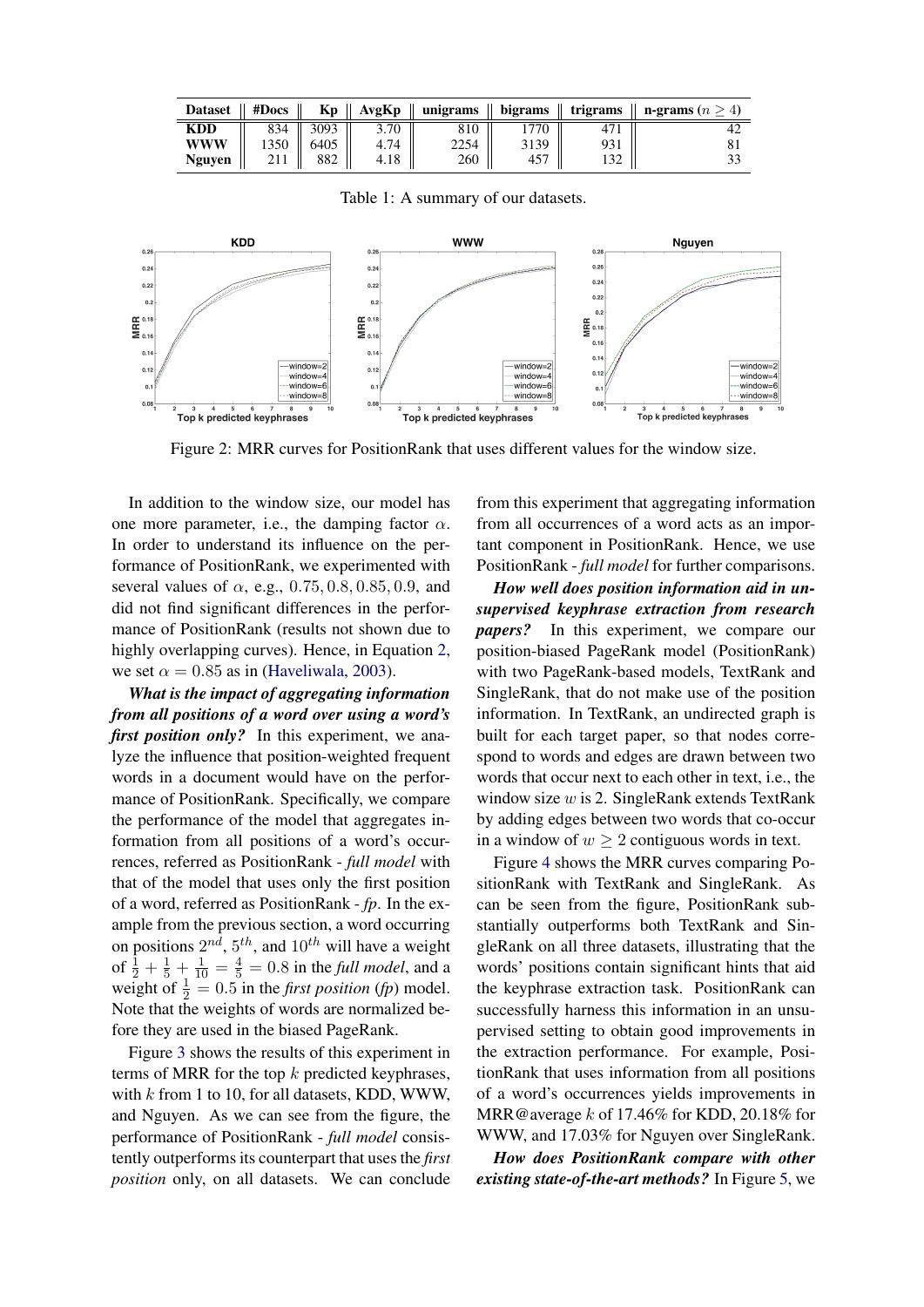<span id="page-6-0"></span>

Figure 3: The comparison of PositionRank that aggregates information from all positions of a word's occurrences (full model) with the PositionRank that uses only the first position of a word (fp).

<span id="page-6-1"></span>

Figure 4: MRR curves for PositionRank and two unbiased PageRank-based models that do not consider position information.

compare PositionRank with several strong baselines: TF-IDF, ExpandRank, and TopicalPageRank (TPR) [\(Hasan and Ng,](#page-9-2) [2014;](#page-9-2) [Wan and Xiao,](#page-10-5) [2008;](#page-10-5) [Liu et al.,](#page-10-4) [2010\)](#page-10-4). We selected these baselines based on the ACL survey on keyphrase extraction by Hasan and Ng [\(2014\)](#page-9-2). In TF-IDF, we calculate the *tf* score of each candidate word in the target document, whereas the *idf* component is estimated from all three datasets. In ExpandRank, we build an undirected graph from each paper and its local textual neighborhood and calculate the candidate words' importance scores using PageRank. We performed experiments with various numbers of textually-similar neighbors and present the best results for each dataset. In TPR, we build an undirected graph using information from the target paper. We then perform topic decomposition of the target document using topic models to infer the topic distribution of a document and to compute the probability of words in these topics. Last, we calculate the candidate words' importance scores by aggregating the scores from several topic-biased PageRanks (one PageRank per topic). We used the implementation of topic models from Mallet. $3$  To train the topic

model, we used a subset of about 45, 000 paper abstracts extracted from the CiteSeer<sup>x</sup> scholarly big dataset introduced by [Caragea et al.](#page-9-21) [\(2014b\)](#page-9-21). For all models, the score of a phrase is obtained by summing the score of the constituent words in the phrase.

From Figure [5,](#page-7-0) we can see that PositionRank achieves a significant increase in MRR over the baselines, on all datasets. For example, the highest relative improvement in MRR@average k for this experiment is as high as 29.09% achieved on the Nguyen collection. Among all models compared in Figure [5,](#page-7-0) ExpandRank is clearly the best performing baseline, while TPR achieves the lowest MRR values, on all datasets.

#### 4.3 Overall Performance

As already mentioned, prior works on keyphrase extraction report results also in terms of precision (P), recall (R), and F1-score (F1) [\(Hulth,](#page-9-5) [2003;](#page-9-5) [Hasan and Ng,](#page-9-3) [2010;](#page-9-3) [Liu et al.,](#page-10-4) [2010;](#page-10-4) [Wan and](#page-10-5) [Xiao,](#page-10-5) [2008\)](#page-10-5). Consistent with these works, in Table [2,](#page-7-1) we show the results of the comparison of PositionRank with all baselines, in terms of P, R and F1 for top  $k = 2, 4, 6, 8$  predicted keyphrases, on all three datasets. As can be seen from the ta-

<span id="page-6-2"></span><sup>3</sup> http://mallet.cs.umass.edu/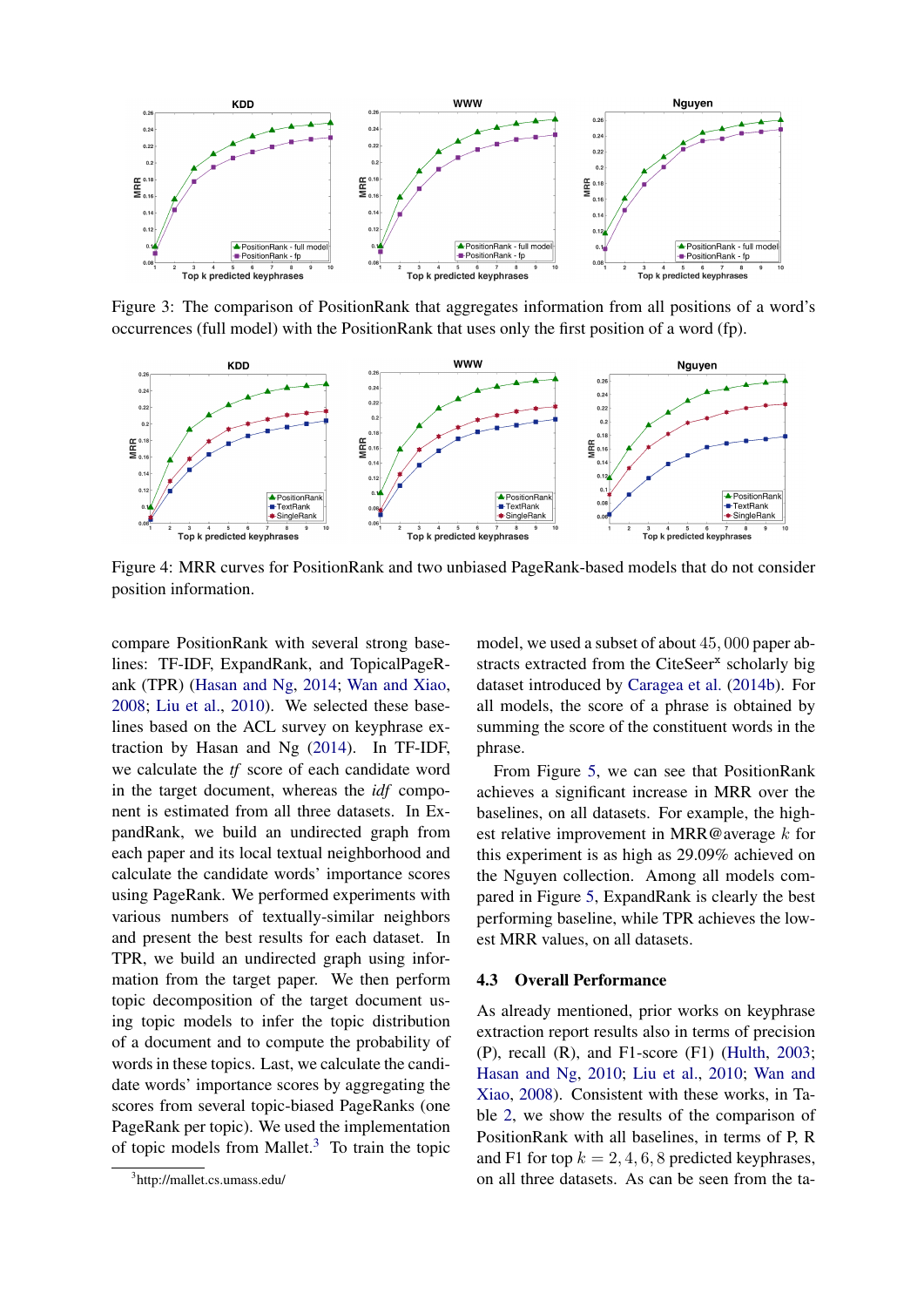<span id="page-7-0"></span>

Figure 5: MRR curves for PositionRank and baselines on the three datasets.

<span id="page-7-1"></span>

| <b>Dataset</b> | <b>Unsupervised</b> | Top2        |                  |                  | Top4        |      |      | Top6                      |      |      | Top <sub>8</sub> |             |      |
|----------------|---------------------|-------------|------------------|------------------|-------------|------|------|---------------------------|------|------|------------------|-------------|------|
|                | method              | $P\%$       | R%               | F1%              | $P\%$       | R%   | F1%  | $\overline{\mathbf{P}\%}$ | R%   | F1%  | $P\%$            | R%          | F1%  |
| <b>KDD</b>     | PositionRank        | 11.1        | 5.6              | 7.3              | <b>10.8</b> | 11.1 | 10.6 | 9.8                       | 15.3 | 11.6 | 9.2              | <b>18.9</b> | 12.1 |
|                | PositionRank-fp     | 10.3        | 5.3              | 6.8              | 10.2        | 10.4 | 10.0 | 9.1                       | 13.8 | 10.9 | 8.6              | 17.2        | 11.3 |
|                | <b>TF-IDF</b>       | 10.5        | 5.2              | 6.8              | 9.6         | 9.7  | 9.4  | 9.2                       | 13.8 | 10.7 | 8.7              | 17.4        | 11.3 |
|                | TextRank            | 8.1         | 4.0              | 5.3              | 8.3         | 8.5  | 8.1  | 8.1                       | 12.3 | 9.4  | 7.6              | 15.3        | 9.8  |
|                | SingleRank          | 9.1         | 4.6              | 6.0              | 9.3         | 9.4  | 9.0  | 8.7                       | 13.1 | 10.1 | 8.1              | 16.4        | 10.6 |
|                | ExpandRank          | 10.3        | 5.5              | 6.9              | 10.4        | 10.7 | 10.1 | 9.2                       | 14.5 | 10.9 | 8.4              | 17.5        | 11.0 |
|                | <b>TPR</b>          | 9.3         | 4.8              | 6.2              | 9.1         | 9.3  | 8.9  | 8.8                       | 13.4 | 10.3 | 8.0              | 16.2        | 10.4 |
| <b>WWW</b>     | <b>PositionRank</b> | <b>11.3</b> | $\overline{5.3}$ | 7.0              | 11.3        | 10.5 | 10.5 | <b>10.8</b>               | 14.9 | 12.1 | 9.9              | <b>18.1</b> | 12.3 |
|                | PositionRank-fp     | 9.6         | 4.5              | 6.0              | 10.3        | 9.6  | 9.6  | 10.1                      | 13.8 | 11.2 | 9.4              | 17.2        | 11.7 |
|                | <b>TF-IDF</b>       | 9.5         | 4.5              | $\overline{5.9}$ | 10.0        | 9.3  | 9.3  | 9.6                       | 13.3 | 10.7 | 9.1              | 16.8        | 11.4 |
|                | TextRank            | 7.7         | 3.7              | 4.8              | 8.6         | 7.9  | 8.0  | 8.1                       | 12.3 | 9.8  | 8.2              | 15.2        | 10.2 |
|                | SingleRank          | 9.1         | 4.2              | 5.6              | 9.6         | 8.9  | 8.9  | 9.3                       | 13.0 | 10.5 | 8.8              | 16.3        | 11.0 |
|                | ExpandRank          | 10.4        | 5.3              | 6.7              | 10.4        | 10.6 | 10.1 | 9.5                       | 14.7 | 11.2 | 8.6              | 17.7        | 11.2 |
|                | <b>TPR</b>          | 8.8         | 4.2              | 5.5              | 9.6         | 8.9  | 8.9  | 9.5                       | 13.2 | 10.7 | 9.0              | 16.5        | 11.2 |
| Nguyen         | PositionRank        | 10.5        | 5.8              | 7.3              | 10.6        | 11.4 | 10.7 | <b>11.0</b>               | 17.2 | 13.0 | 10.2             | 21.1        | 13.5 |
|                | PositionRank-fp     | 10.0        | 5.4              | 6.8              | 10.4        | 11.1 | 10.5 | 11.2                      | 17.4 | 13.2 | 10.1             | 21.2        | 13.3 |
|                | <b>TF-IDF</b>       | 7.3         | 4.0              | $\overline{5.0}$ | 9.5         | 10.3 | 9.6  | 9.1                       | 14.4 | 10.9 | 8.9              | 18.9        | 11.8 |
|                | TextRank            | 6.3         | 3.6              | 4.5              | 7.4         | 7.4  | 7.2  | 7.8                       | 11.9 | 9.1  | 7.2              | 14.8        | 9.4  |
|                | SingleRank          | 9.0         | 5.2              | 6.4              | 9.5         | 9.9  | 9.4  | 9.2                       | 14.5 | 11.0 | 8.9              | 18.3        | 11.6 |
|                | ExpandRank          | 9.5         | 5.3              | 6.6              | 9.5         | 10.2 | 9.5  | 9.1                       | 14.4 | 10.8 | 8.7              | 18.3        | 11.4 |
|                | <b>TPR</b>          | 8.7         | 4.9              | 6.1              | 9.1         | 9.5  | 9.0  | 8.8                       | 13.8 | 10.5 | 8.8              | 18.0        | 11.5 |

Table 2: PositionRank against baselines in terms of Precision, Recall and F1-score. Best results are shown in bold blue.

ble, PositionRank outperforms all baselines, on all datasets. For example, on WWW at top 6 predicted keyphrases, PositionRank achieves an F1 score of 12.1% as compared to 11.2% achieved by ExpandRank and 10.7% achieved by both TF-IDF and TPR. From the table, we can also see that ExpandRank is generally the best performing baseline on all datasets. However, it is interesting to note that, unlike PositionRank that uses information only from the target paper, ExpandRank adds external information from a textually-similar neighborhood of the target paper, and hence, is computationally more expensive.

PositionRank-*first position only* (*fp*) typically performs worse than PositionRank-*full model*, but it still outperforms the baseline methods for most top k predicted keyphrases, on all datasets. For example, on Nguyen at top 4, PositionRank-*fp* achieves an F1-score of 10.5% compared to the best baseline (TF-IDF in this case), which reaches only a score of 9.6%.

A striking observation is that PositionRank outperforms TPR on all datasets. Compared with our model, TPR is a very complex model, which uses topic models to learn topics of words and infer the topic proportion of documents. Additionally, TPR has more parameters (e.g., the number of topics) that need to be tuned separately for each dataset. PositionRank is much less complex, it does not require an additional dataset (e.g., to train a topic model) and its performance is better than that of TPR. TF-IDF and ExpandRank are the best performing baselines, on all datasets, KDD, WWW, and Nguyen. For example, on KDD at  $k = 4$ , TF-IDF and ExpandRank yield an F1-score of 9.4% and 10.1%, respectively, compared with 8.4%, 9.0% and 8.9% achieved by TextRank, SingleRank and TPR, respectively.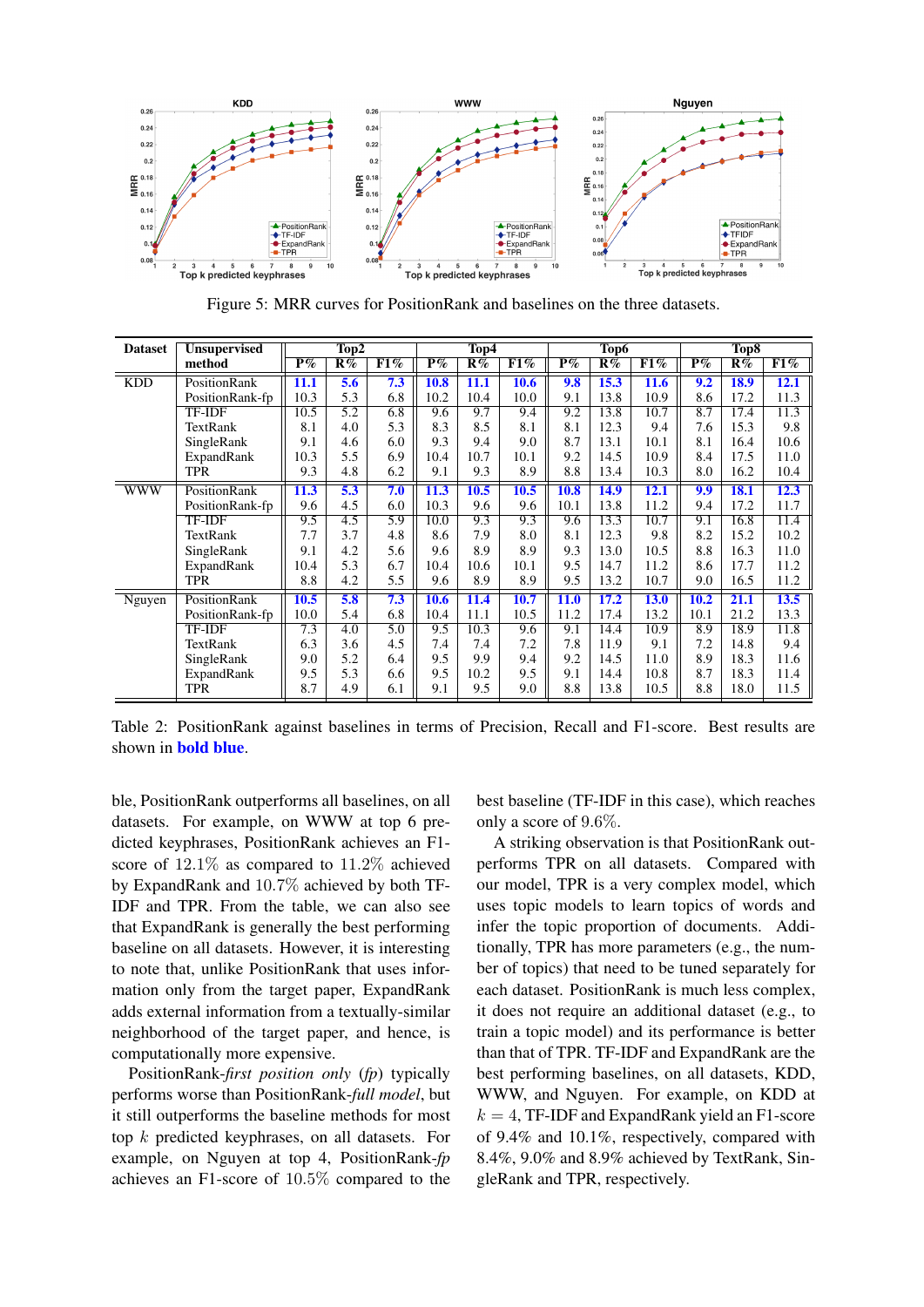<span id="page-8-1"></span>Geographically<sup>0.274</sup> Focused<sup>0.134</sup> Collaborative<sup>0.142</sup> Crawling<sup>0.165</sup> by Weizheng Gao, Hyun Chul Lee and Yingbo Miao A collaborative<sup>0.142</sup> crawler<sup>0.165</sup> is a group<sup>0.025</sup> of crawling<sup>0.165</sup> nodes<sup>0.033</sup>, in which each crawling<sup>0.165</sup> node<sup>0.033</sup> is responsible<sup>0.012</sup> for a specific<sup>0.010</sup> portion<sup>0.010</sup> of the web<sup>0.015</sup>. We study the problem<sup>0.007</sup> of collecting<sup>0.011</sup> geographically<sup>0.274</sup> aware<sup>0.006</sup> pages<sup>0.018</sup> using **collaborative**<sup>0.142</sup> crawling<sup>0.165</sup> strategies<sup>0.017</sup>. We first propose several **collaborative**<sup>0.142</sup> crawling<sup>0.165</sup> strategies<sup>0.017</sup> for the **geographically**<sup>0.274</sup> **focused**<sup>0.134</sup> **crawling**<sup>0.165</sup>, whose goal<sup>0.004</sup> is to collect web<sup>0.015</sup> pages<sup>0.018</sup> about specified<sup>0.010</sup> geographic<sup>0.274</sup> locations<sup>0.003</sup> by considering features<sup>0.005</sup> like URL<sup>0.006</sup> address<sup>0.005</sup> of page<sup>0.018</sup> [...] More precisely, features<sup>0.005</sup> like URL<sup>0.006</sup> address<sup>0.005</sup> of page<sup>0.018</sup> and extended<sup>0.004</sup> anchor<sup>0.004</sup> text<sup>0.004</sup> of link<sup>0.004</sup> are shown to yield the best overall performance<sup>0.003</sup> for the **geographically**<sup>0.274</sup> focused $^{0.134}$  crawling $^{0.165}$ .

Author-input keyphrases: *collaborative crawling, geographically focused crawling, geographic entities*

Figure 6: The title and abstract of a WWW paper by Gao et al. (2006) and the author-input keyphrases for the paper. Bold dark red phrases represent predicted keyphrases for the document.

With a paired t-test on our results, we found that the improvements in MRR, precision, recall, and F1-score for PositionRank are statistically significant (*p*-values  $< 0.05$ ).

#### 4.4 Anecdotal Evidence

We show anecdotal evidence using a paper by Gao et al. [\(2006\)](#page-9-22) that is part of the Nguyen dataset. Figure [6](#page-8-1) shows the title and abstract of this paper together with the author-input keyphrases. We marked in bold dark red the candidate phrases that are predicted as keyphrases by our proposed model (PositionRank), in black the words that are selected as candidate phrases and in gray the words that are filtered out based on their part-ofspeech tags or the stopwords list being used. We show the probability (or weight) of each candidate word in its upper right corner. These weights are computed based on both the word's position and its frequency in the text. Note that our model uses these weights to bias the PageRank algorithm to prefer specific nodes in the graph.

As we can see from the figure, component words of author's keyphrases such as: "collaborative," "crawling," "focused," and "geographically" are assigned the highest scores while candidates such as "performance," "anchor," or "features" are assigned very low weights, making them less likely to be chosen as keyphrases.

## 5 Conclusion and Future Work

We proposed a novel unsupervised graph-based algorithm, called PositionRank, which incorporates both the position of words and their frequency in a document into a biased PageRank. To our knowledge, we are the first to integrate the position information in novel ways in unsupervised keyphrase extraction. Specifically, unlike supervised approaches that use only the first position information, we showed that modeling the entire distribution of positions for a word outperforms models that use only the first position.

Our experiments on three datasets of research papers show that our proposed model achieves better results than strong baselines, with relative improvements in performance as high as 29.09%. In the future, it would be interesting to explore the performance of PositionRank on other types of documents, e.g., web pages and emails.

## Acknowledgments

We are grateful to Dr. C. Lee Giles for the Cite-SeerX data that we used to create our KDD and WWW datasets as well as to train the topic models. We very much thank our anonymous reviewers for their constructive comments and feedback. This research was supported by the NSF award #1423337 to Cornelia Caragea. Any opinions, findings, and conclusions expressed here are those of the authors and do not necessarily reflect the views of NSF.

#### **References**

<span id="page-8-0"></span>Amjad Abu-Jbara and Dragomir Radev. 2011. Coherent citation-based summarization of scientific papers. In *Proc. of the 49th Annual Meeting of the Association for Computational Linguistics: Human Language Technologies*. pages 500–509.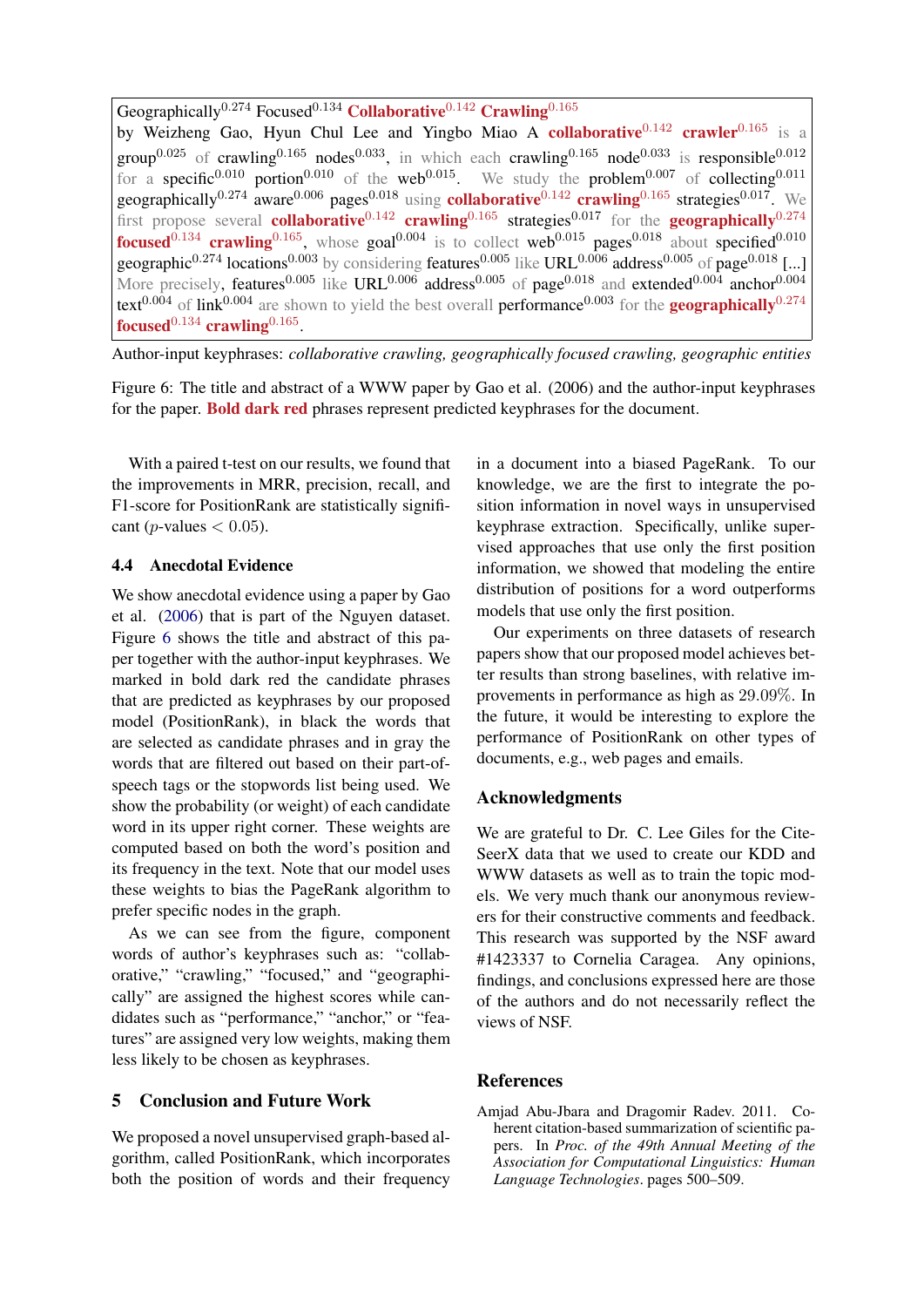- <span id="page-9-19"></span>Eytan Adar and Srayan Datta. 2015. Building a scientific concept hierarchy database (schbase). In *Proceedings of the Association for Computational Linguistics*. pages 606–615.
- <span id="page-9-11"></span>Ken Barker and Nadia Cornacchia. 2000. Using noun phrase heads to extract document keyphrases. In *Advances in Artificial Intelligence*. pages 40–52.
- <span id="page-9-14"></span>Adrien Bougouin, Florian Boudin, and Béatrice Daille. 2013. Topicrank: Graph-based topic ranking for keyphrase extraction. In *International Joint Conference on Natural Language Processing (IJCNLP)*. pages 543–551.
- <span id="page-9-10"></span>Cornelia Caragea, Florin Adrian Bulgarov, Andreea Godea, and Sujatha Das Gollapalli. 2014a. Citationenhanced keyphrase extraction from research papers: A supervised approach. In *Proceedings of the Conference on Empirical Methods in Natural Language Processing*. pages 1435–1446.
- <span id="page-9-21"></span>Cornelia Caragea, Jian Wu, Alina Maria Ciobanu, Kyle Williams, Juan Pablo Fernández Ramírez, Hung-Hsuan Chen, Zhaohui Wu, and C. Lee Giles. 2014b. Citeseer x : A scholarly big dataset. In *Proceedings of the 36th European Conference on Information Retrieval*. pages 311–322.
- <span id="page-9-9"></span>Jason Chuang, Christopher D Manning, and Jeffrey Heer. 2012. Without the clutter of unimportant words: Descriptive keyphrases for text visualization. *ACM Transactions on Computer-Human Interaction* 19(3):19.
- <span id="page-9-17"></span>Soheil Danesh, Tamara Sumner, and James H Martin. 2015. Sgrank: Combining statistical and graphical methods to improve the state of the art in unsupervised keyphrase extraction. *Lexical and Computational Semantics* page 117.
- <span id="page-9-16"></span>Samhaa R El-Beltagy and Ahmed Rafea. 2010. Kpminer: Participation in semeval-2. In *Proceedings of the 5th international workshop on semantic evaluation*. Association for Computational Linguistics, pages 190–193.
- <span id="page-9-4"></span>Eibe Frank, Gordon W. Paynter, Ian H. Witten, Carl Gutwin, and Craig G. Nevill-Manning. 1999. Domain-specific keyphrase extraction. In *Proceedings of the 16th International Joint Conference on Artificial Intelligence*. pages 668–673.
- <span id="page-9-22"></span>Weizheng Gao, Hyun Chul Lee, and Yingbo Miao. 2006. Geographically focused collaborative crawling. In *Proceedings of the 15th international conference on World Wide Web*. ACM, pages 287–296.
- <span id="page-9-20"></span>C Lee Giles, Kurt D Bollacker, and Steve Lawrence. 1998. Citeseer: An automatic citation indexing system. In *Proceedings of the third ACM conference on Digital libraries*. pages 89–98.
- <span id="page-9-12"></span>Sujatha Das Gollapalli and Cornelia Caragea. 2014. Extracting keyphrases from research papers using

citation networks. In *Proceedings of the 28th American Association for Artificial Intelligence*. pages 1629–1635.

- <span id="page-9-1"></span>Khaled M Hammouda, Diego N Matute, and Mohamed S Kamel. 2005. Corephrase: Keyphrase extraction for document clustering. In *Machine Learning and Data Mining in Pattern Recognition*, Springer, pages 265–274.
- <span id="page-9-3"></span>Kazi Saidul Hasan and Vincent Ng. 2010. Conundrums in unsupervised keyphrase extraction: making sense of the state-of-the-art. In *Proceedings of the 23rd International Conference on Computational Linguistics*. pages 365–373.
- <span id="page-9-2"></span>Kazi Saidul Hasan and Vincent Ng. 2014. Automatic keyphrase extraction: A survey of the state of the art. In *Proceedings of the 27th International Conference on Computational Linguistics*. pages 1262–1273.
- <span id="page-9-15"></span>Taher H Haveliwala. 2003. Topic-sensitive pagerank: A context-sensitive ranking algorithm for web search. *IEEE transactions on knowledge and data engineering* pages 784–796.
- <span id="page-9-5"></span>Anette Hulth. 2003. Improved automatic keyword extraction given more linguistic knowledge. In *Proceedings of the Conference on Empirical Methods in Natural Language Processing*. pages 216–223.
- <span id="page-9-0"></span>Steve Jones and Mark S. Staveley. 1999. Phrasier: A system for interactive document retrieval using keyphrases. In *Proceedings of the 22nd Annual International ACM SIGIR Conference on Research and Development in Information Retrieval*. pages 160–167.
- <span id="page-9-8"></span>Su Nam Kim, Olena Medelyan, Min-Yen Kan, and Timothy Baldwin. 2010. SemEval-2010 Task 5: Automatic Keyphrase Extraction from Scientific Articles. In *Proceedings of the 5th International Workshop on Semantic Evaluation*. pages 21–26.
- <span id="page-9-6"></span>Su Nam Kim, Olena Medelyan, Min-Yen Kan, and Timothy Baldwin. 2013. Automatic keyphrase extraction from scientific articles. *Language Resources and Evaluation, Springer* 47(3):723–742.
- <span id="page-9-13"></span>Shibamouli Lahiri, Sagnik Ray Choudhury, and Cornelia Caragea. 2014. Keyword and keyphrase extraction using centrality measures on collocation networks. *CoRR* abs/1401.6571.
- <span id="page-9-18"></span>Tho Thi Ngoc Le, Minh Le Nguyen, and Akira Shimazu. 2016. Unsupervised keyphrase extraction: Introducing new kinds of words to keyphrases. In *Australasian Joint Conference on Artificial Intelligence*. Springer, pages 665–671.
- <span id="page-9-7"></span>Marina Litvak and Mark Last. 2008. Graph-based keyword extraction for single-document summarization. In *Proceedings of the workshop on Multi-source Multilingual Information Extraction and Summarization*. pages 17–24.